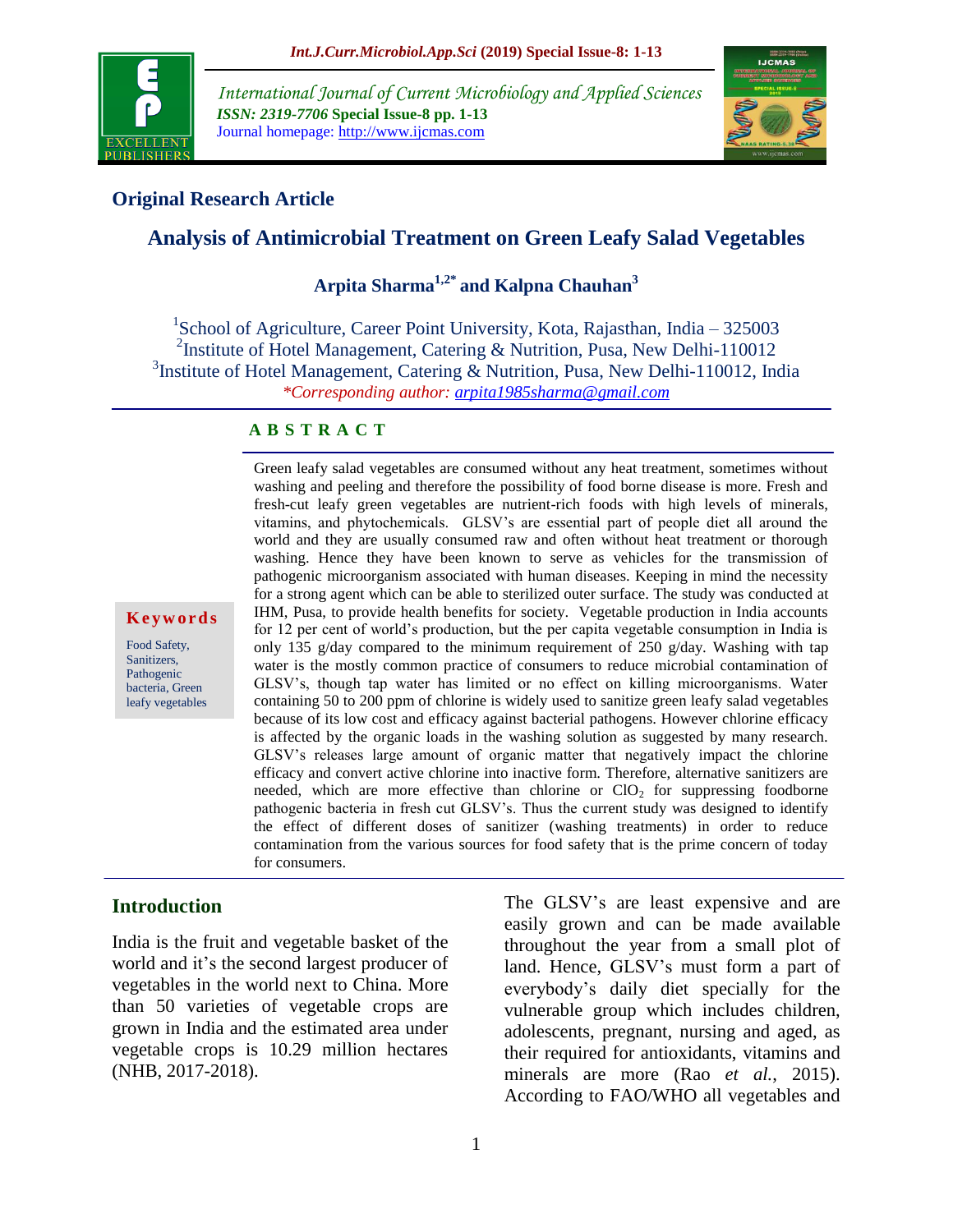herbs of a leafy nature and of which the leaf (and core) is intended to be consumed raw include lettuce (all varieties), spinach, cabbages, chicory, leafy herbs (e.g. cilantro, basil, parsley) and watercress (FAO/WHO, 2008). The eating of salads is perceived by all sections of the population as making a positive contribution to our health but it's a big challenge to feed large population in future (FAO, 2009). Regular daily consumption of GLSV's in sufficient amount can help prevent major diseases such as cardiovascular diseases and certain cancers (Hung *et al.*, 2004). Increasing one and one half servings of GLSV's per day could significantly reduce the risk of type 2 diabetes by 14% (Carter *et al.*, 2010). Although GLSV's are associated with good health, can cause food poisoning due to contamination with bacteria (Times of India, 2002). The Center for Disease Control and Prevention (CDC) considers GLSV's as one of the most important vehicles of food borne illness outbreaks caused by bacterial pathogens including Escherichia coli 0157:H7 (Lynch *et al.*, 2009). In India, food borne illness is a serious public health problem. Under the Integrated Disease Surveillance Project (IDSP), food poisoning outbreaks reported from all sections of age group over India in 2009 increased to more than double as compared to the previous year (120 outbreaks in 2009, as compared to 50 in the year 2008) (Sharma *et al.*, 2009). GLSV's grow in the natural environment can become contaminated with microorganisms and also during harvesting and transportation or once the food reaches from farm to home and capable of causing human diseases (Gupta and Prakash, 2008).Thus the current study is designed to identify the importance of effective washing treatment in order to reduce contamination from the sources mentioned above as food safety is the prime concern of today for consumers.

The objectives of the current study:

- To analyze the antibacterial effect of washing treatments on green leafy salad vegetables.
- To compare the efficacy of a commercial 'Veg fru wash' with other washing treatments for reducing the total bacterial count on green leafy salad vegetables.
- To suggest suitable washing method to reduce the microbial load on green leafy salad vegetables.

# **Materials and Methods**

The role of fresh GLSV's in nutrition and healthy diet is well recognized and many countries have undertaken various initiatives to encourage consumers to eat more of these products. The present study was conducted to analyze the antibacterial treatment on GLSV's. It was an analytic experimental study, conducted in 'Microbiology Lab', Institute of Hotel Management, Catering and Nutrition, Pusa, New Delhi.

# **Sample size and locale**

Three sample each of Lettuce, Cabbage and Spinach was collected from vegetable vendor of local market of sector-37, Faridabad and stored at 5°C overnight, before use the following day and transported in a cold box prior to analysis. It was a purposive sampling to collect the GLSV's (Lettuce, Cabbage and Spinach). The sampling period of the study was of five months *i.e.*, November 2011 to March 2012.

# **Tools and techniques**

All analytical techniques were thoroughly standardized to minimize variation due to experimental error before applying test samples.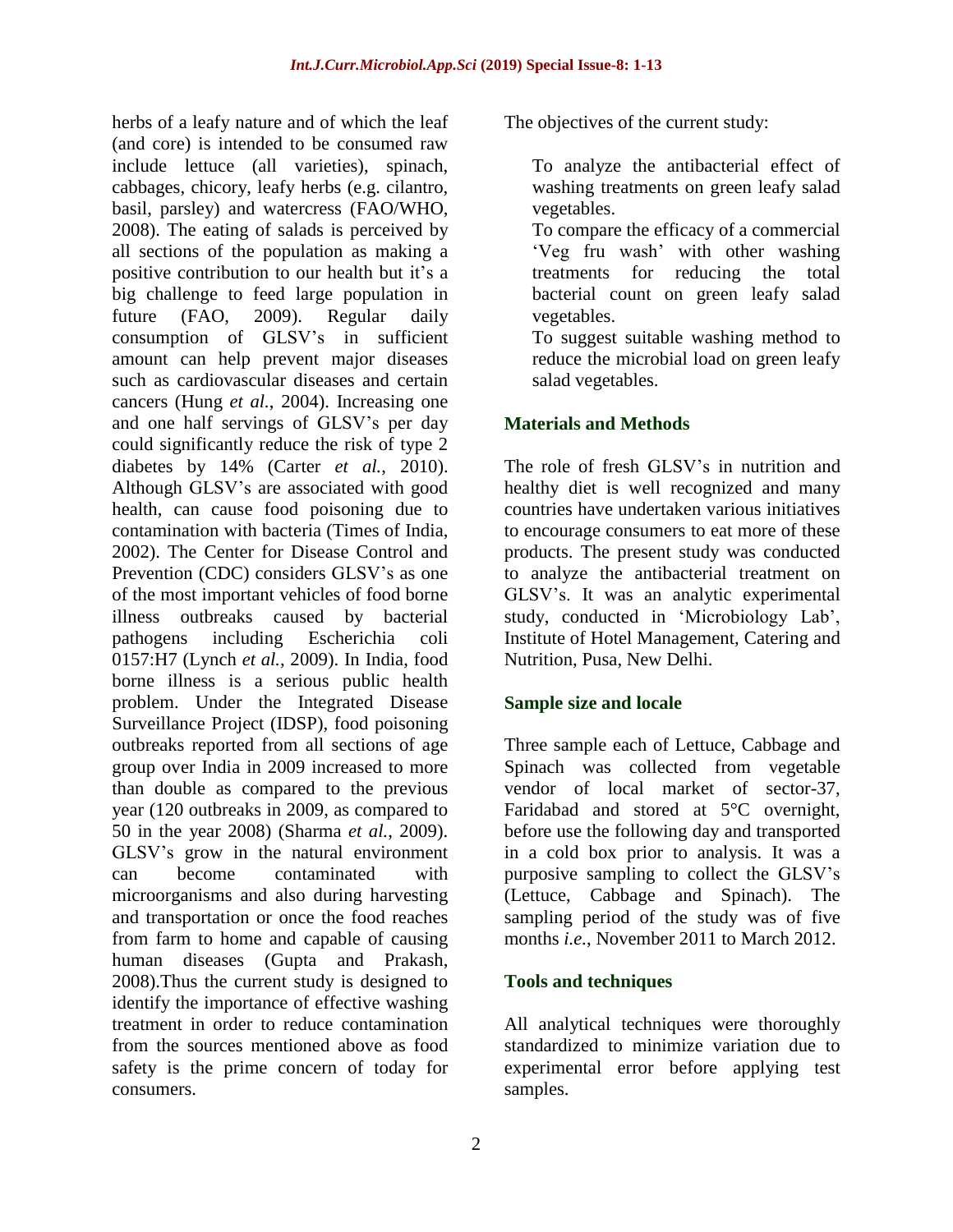### **Preparation of sample**

Three samples each of GLSV's (Lettuce, Cabbage and Spinach) were trimmed to remove old and damaged leaves and cored before experiment purpose. The inner leaves were used for the experiment and each sample (Lettuce, Cabbage and Spinach), each sample was divided into quarter and 10 gm was weighed. Sample were homogenized individually with the help of 'mortar pestle', 10 gm of each sample was transferred into a conical flask containing 90 ml of diluents (Sterilized distilled water).The first quarter *i.e.*,10 gm which was the control (without being cleaned), the second quarter (10 gm) washed with tap water for 1-2 min. The third quarter (10 gm), washed with chlorine water. The fourth quarter (10 gm), washed with 'Veg fru wash'.

### **Preparation of washing treatments**

Before washing (as a control), Tap water, chlorine water (100 ppm) and 'Veg Fru wash'. Running tap water was used from the college laboratory which was provided by the Delhi Jal board.

# **Preparation of chlorine water**

Chlorine water was prepared by adding 1 tablet of 'Aqua pura chlorine' in 1 litre of 'tap water' and stir. Wait for 1 minute till it dissolves. (WHO/FAO, 2003)

### **Preparation of 'Veg fru wash'**

'Veg fru wash' is a HACCP (Hazard Analysis and Critical Control Point) certified commercial fruit and vegetable wash which contain 100% food grade edible ingredients (sorbitol ester and purified aqua). Fruits and vegetables are coated with waxy/resinous layer which is insoluble in

water; hence plain water doesn't remove this layer. This waxy layer is host for microorganisms like bacteria, fungus and virus. 'Veg fru wash' emulsifies the insoluble resinous/waxy layer, makes it water soluble and washes away all unwanted surface contaminants /toxicants and effectively removes surface chemical pesticide residues. It also effectively removes 99% bacteria from the surface of vegetables, salads and fruits. 15 ml of 'Veg Fru wash' was added in 500 ml of tap water. Sample were soaked in the prepared solution for 1 min and soaked GLSV's were transferred into a strainer and washed thoroughly under running tap water.

# **Microbiological analysis**

### **Preparation of Nutrient agar medium**

Nutrient agar medium was prepared (Himedia) in 1000 ml of distilled water in a conical flask and the pH was set 7.0. Media was autoclaved at 15 psi for 15-20 min. Once the agar had been autoclaved, it was cooled to room temperature and media was poured into petri plates in Laminar air flow chamber aseptically. All plates were poured aseptically. Agar plates were allowed to solidify and then seal with parafilm. Six petriplates were prepared for each washing treatment and 'control'. The procedure was repeated three times (Microbiology, A Laboratory Manual, VII Edition by Cappuccino & Sherman).

## **For serial dilution**

The UV light of laminar flow hood switched on about 15-20 minutes prior. The diluents were labelled from  $10^{-1}$  through  $10^{-6}$ . 1 ml of dilution with a sterile micropipette from conical flask (containing 90 ml diluents with homogenate mixture of samples) was transferred to a test tube marked  $10^{-1}$ . This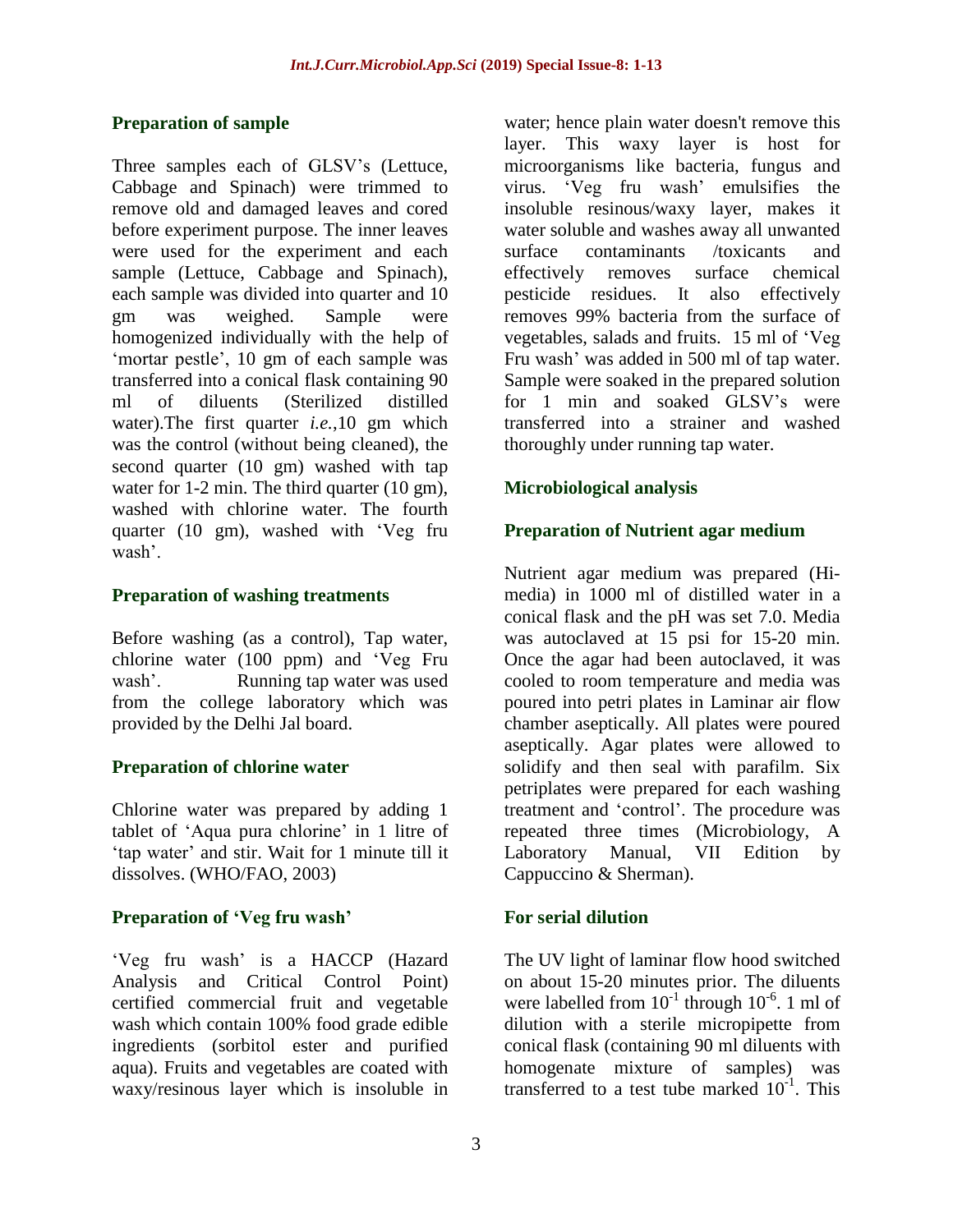gives 1:10 dilution of each sample. Aseptic conditions were maintained during experiment and whole procedure was done in laminar. From 10<sup>-1</sup> dilutions, further dilutions were prepared in a series from  $10^{-2}$ to 10-6 . This was done by adding 1ml of 1:10 dilution into diluents tube marked  $10^{-2}$  and shake vigorously. 1ml of  $10^{-2}$  (1:100) was then transferred to a tube marked  $10^{-3}$ (1:1000) and so on. After each transfer, shake suspension vigorously. Six dilution test-tubes were prepared for each washing treatment and 'control'. The procedure was repeated three times for each washing treatment given to every sample to get a consistent value (Microbiology, A Laboratory Manual, VII Edition by Cappuccino & Sherman).

### **Standard plate count**

Nutrient agar plates were labelled from  $10^{-1}$ through  $10^{-6}$ . 0.1 ml of dilution was transferred onto the centre of the plate. A sterilized glass spreader was sterilized over a bunsen burner to spread bacteria evenly on agar plate. The whole procedure was done in the laminar flow to maintain aseptic conditions. Plates were placed in a incubator at 37°C or 24 hours in an invert position. Observed the plates for colony count in Quebec Colony Counter and determined the CFU/g of the sample by using only those plates that fit the criteria of the counting rules (*i.e.,* colony count between 30-300). This procedure was also repeated three times for each treatment (Microbiology, A Laboratory Manual, VII Edition by Cappuccino & Sherman).

# **Calculation and data analysis**

 $CFU/cm =$ 

### Number of colonies formed  $\times$  dilution factor Volume sample

The data was analysed using various statistical tests like Mean, Standard error  $(S.E.), Log<sub>10</sub>, Analysis of variance$ (ANOVA).

### **Results and Discussions**

Quality and safety of fresh produce depend on their microbiological flora. Microbiological content keep on increasing from the point of farm till fork. The aim of this study was "Analysis of effect of antibacterial treatments (Tap water, Chlorine water, 'Veg fru wash') on green leafy salad vegetables (GLSV's). A total of nine GLSV's *i.e.*, 3 sample each of lettuce, cabbage and spinach were used for present research as given in table 1.

### **Analysis and comparison of antibacterial treatments on green leafy salad vegetables by microbiological analysis**

Each sample of GLSV's was treated in triplicates with three washing treatment (Tap water, Chlorine water and 'veg fru wash') and Unwashed kept as a control as shown in Table 2 below.

Total bacterial count was estimated in triplicates using the Standard Plate Count (SPC) technique. Using sterile distilled water as a diluents, serial dilution  $(10^{-1}$  to 10-6 ) were prepared for each washing treatment given to every sample and incubated for 24 hrs at 37°C. Total bacterial counts were determined on nutrient agar medium. Plate with a total count less than 30 or greater than 300 were rejected as they lead to high degree of error and not acceptable for statistical analysis. In current study, it was found that colonies were greater than 300 (above the counting criteria limit) in unwashed and tap water sample of all GLSV's with dilution  $10^{-1}$ . Thus,  $10^{-1}$ dilution readings were not recorded in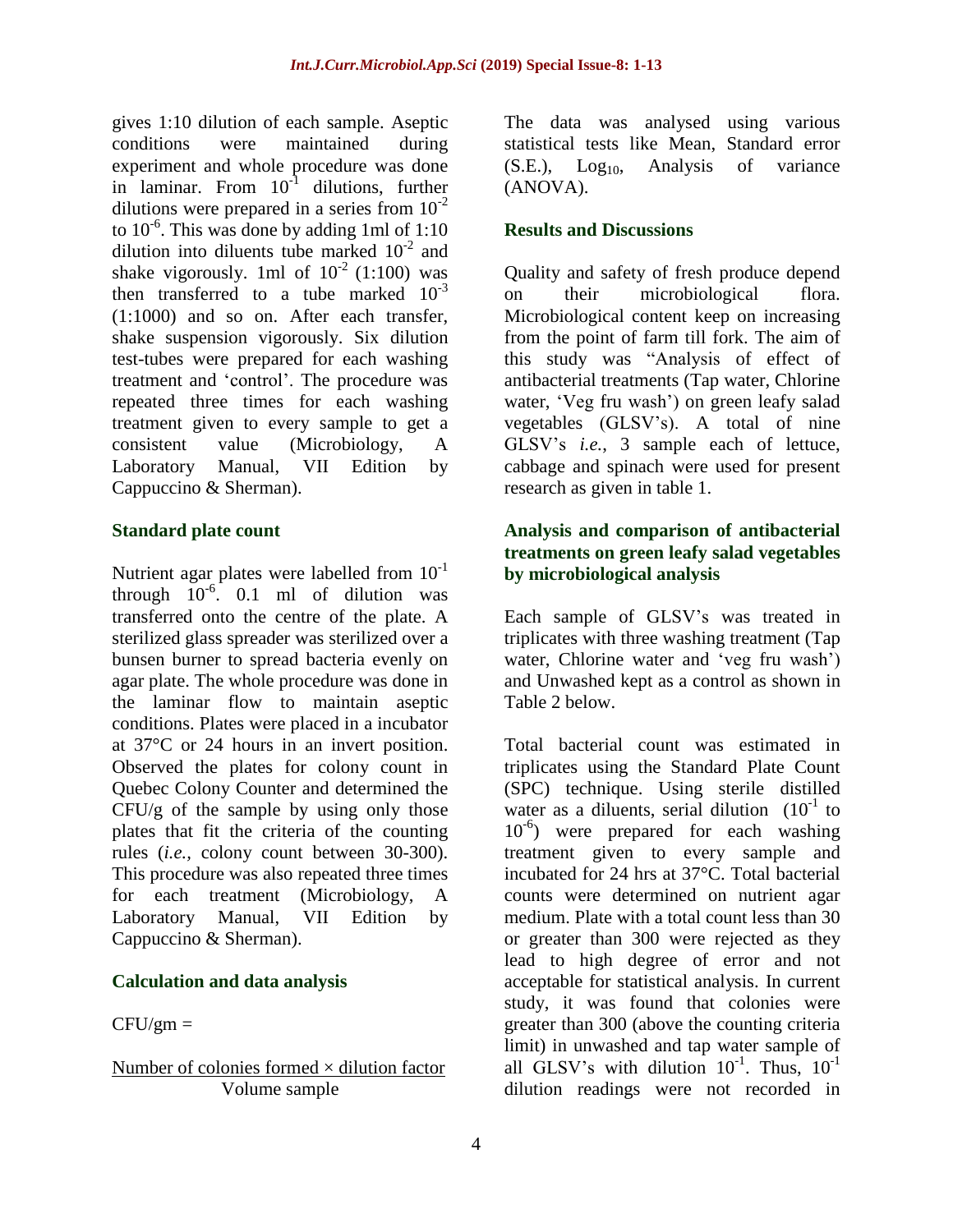because it was TNTC. Microbiological assessment of GLSV's, lettuce was performed as given in table 3.

According to  $10^{-2}$  dilution the initial load (unwashed) in lettuce was found to be  $240\pm$ 9.41 which was reduced to 214.6± 12.2, 77.3 $\pm$  3.92 and 41.3 $\pm$  1.08 with application of tap water, chlorine water and 'veg fru wash<sup>3</sup> respectively. In  $10^{-3}$  dilution initial load was  $220 \pm 9.41$  which was reduced to 186.6± 12.2, 62.6± 3.92 and 32± 0 with application of tap water, chlorine water and 'veg fru wash' respectively. In  $10^{-4}$  –  $10^{-6}$ dilution initial load was 209.3± 8.48 -  $165.3\pm 6.58$  which was reduced to  $160\pm$ 9.41-  $136 \pm 8.6$  by tap water and there was no growth of bacteria in chlorine water at and 'veg fru wash' in dilution  $10^{-4}$ - $10^{-6}$ . Therefore, it can be concluded that chlorine water and 'veg fru wash' were effective antimicrobial treatment to reduce microbial load than washing with tap water. In a similar study conducted by Ibrahim, 1995 on 'efficacy of water rinsing and chlorine treatment in reducing the microbial contamination of some fresh vegetables (lettuce, parsley, cucumber and carrot)' and found that the chlorine dip (20 ppm) was more effective than water rinsing in reducing both total aerobes and *coliform* than water. Smith *et al.*, 2003 'compared the efficacy of a commercial produce wash with that of water for reducing the total bacterial population on lettuce' and the result revealed that 'Victory' produce wash was more effective in reducing indigenous flora on lettuce in a food service setting than water (Fig. 1).

In dilution  $10^{-2} - 10^{-6}$ , the value of unwashed lettuce varied from 2.37- 2.19  $log_{10}$  CFU/g. Minimal decreases were seen after lettuce was washed with tap water  $(2.32-2.13 \log_{10}$ CFU/g), chlorine water  $(1.88 \text{ log}_{10} \text{CFU/g}$ no growth of bacteria) and 'veg fru wash'

(resulting in decreases of 1.61  $log_{10}$  CFU/g to no growth of bacteria). Hence, according to this study it can be concluded that chlorine water and 'veg fru wash' were effective antibacterial treatment than tap water. Adams *et al.*, 1989 conducted a study on the 'factors affecting the efficacy of washing procedures used in the production of prepared salads' and found that inclusion of 100 ppm of free chlorine in water used to wash lettuce leaves has been reported to reduce populations of aerobic mesophiles by more than 98% as compared to a 93% reduction using tap water without chlorine. The Table 4 and Figure 2 depict the mean microbial load in CFU/g and effect of antibacterial treatment on microbial load of cabbage in  $Log<sub>10</sub> CFU/g$ .

According to dilution  $10^{-2}$  the initial load in cabbage was found to be  $272\pm12.01$  which was reduced to  $245.3 \pm 16.0$ ,  $84 \pm 5.3$  and 56± 3.7 with application of tap water, chlorine water and 'veg fru wash' respectively. In  $10^{-3}$  dilution, initial load was 249.3 $\pm$  14.16 which was reduced to 209.3 $\pm$ 21.7,  $68 \pm 0$  with application of tap water, chlorine water respectively. In  $10^{-4} - 10^{-6}$ dilution, initial load varied from 233.3± 12.27 - 165.3± 34.92 which was reduced to 173.3± 12.2 - 121.3± 19.8 by tap water and there was no growth of bacteria in chlorine water in dilution  $10^{-4}$ - $10^{-6}$  and 'veg fru wash' in dilution  $10^{-3}$ - $10^{-6}$  as well. Therefore, it can be concluded that chlorine water and 'veg fru wash' were effective antibacterial treatment to reduce microbial load in cabbage than tap water.

The above Figure 2 shows that in dilution  $10^{-2}$  to  $10^{-6}$  maximum value of unwashed cabbage varied from  $2.4 - 2.18 \log_{10} CFU/g$ . Minimal decreases were seen after cabbage was washed with tap water (resulting in decreases of  $2.38$  -2.06  $log_{10}$  CFU/g), chlorine water (resulting in decreases of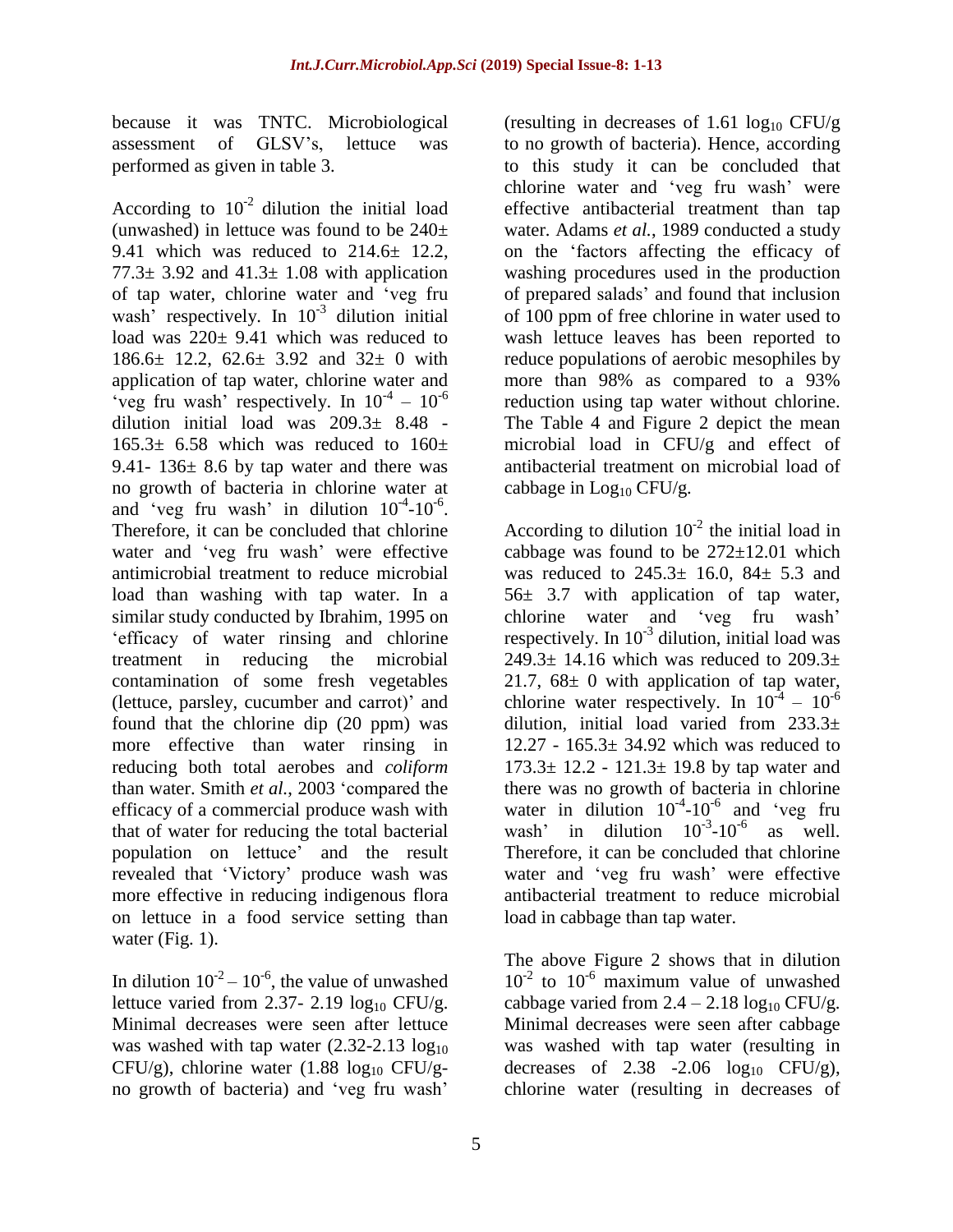1.91  $log_{10}$  CFU/g – no growth of bacteria) and 'veg fru wash' (resulting in decreases of 1.74  $log_{10}$  CFU/g to no growth of bacteria). Hence, according to this study it can be concluded that chlorine water and 'veg fru wash' were effective antibacterial treatment than tap water. Microbiological assessment of GLSV's was performed and The Table 5 depicts the mean microbial load in spinach in CFU/g.

According to dilution  $10^{-2}$  the initial load in spinach was found to be  $285\pm 0$  which was reduced to  $280\pm0$ ,  $80\pm6.70$  and  $40\pm0$  with application of tap water, chlorine water and 'veg fru wash'. In 10-3 dilution, initial load was  $278\pm12.7$  which was reduced to  $264\pm$ 9.24,  $61.3 \pm 11.3$  with application of tap water, chlorine water. In  $10^{-4}$ - $10^{-6}$  dilution, initial load varied from 246.6±7.5-  $209.3 \pm 17.5$  which was reduced to  $240 \pm 0$ -164±21.7 by tap water and there was no growth of bacteria in chlorine water in dilution  $10^{-4}$ - $10^{-6}$  and 'veg fru wash' in dilution  $10^{-3}$ - $10^{-6}$ as well. Therefore, according to this study, it was concluded that chlorine water and 'veg fru wash' were effective antibacterial treatment than tap water as depicted in Figure 3 and Table 5.

The Figure 3 shows that in dilution  $10^{-2}$  to  $10^{-6}$  maximum value of unwashed spinach varied from  $2.45 - 2.31 \log_{10}$  CFU/g. Minimal decreases were seen after spinach was washed with tap water  $(2.44 - 2.21 \log_{10}$ 

 $CFU/g$ , chlorine water (resulting in decreases of 1.89  $log_{10}$  CFU/g – no growth of bacteria) and 'veg fru wash' (resulting in decreases of  $1.57 \log_{10} CFU/g$  to no growth of bacteria). Hence, it can be concluded that chlorine water and 'veg fru wash' were effective antibacterial treatment than tap water. Researchers (Xu and Leskovar, 2015; Yadav, 2018) revealed that spinach were traditionally used in various folklore medicines like antipyretic, diuretic, maturate, flatulence and febrile and some other researcher explored nutritive value of Spinach, it is a suitable food for obese and diabetic people. It is also a good source of chlorophyll, which is known to aidin digestion (Verma, 2018).

### **Suitable antibacterial washing treatment to reduce the microbial load on green leafy salad vegetables**

From the above Table 6, it can be seen that 'veg fru wash' had the least mean value  $(14.66\pm 9.0, 11.20\pm 11.2, 8.00\pm 8.0)$  of bacterial count followed by chlorine water  $(27.88 \pm 17.22, 30.40 \pm 18.7, 28.26 \pm 17.5)$  and tap water (167.96±14.5, 177.84±22.5,  $231.20\pm20.7$  on GLSV's respectively. Hence, it can be concluded that 'veg fru wash' was the most effective antibacterial washing treatment to reduce microbial count on GLSV's than other treatment (tap water and chlorine water) at 1% level of significance.

**Table.1** Number of sample analysed

| Green leafy salad | Sample=9 |
|-------------------|----------|
| vegetables        |          |
| Lettuce           |          |
| Cabbage           |          |
| Spinach           |          |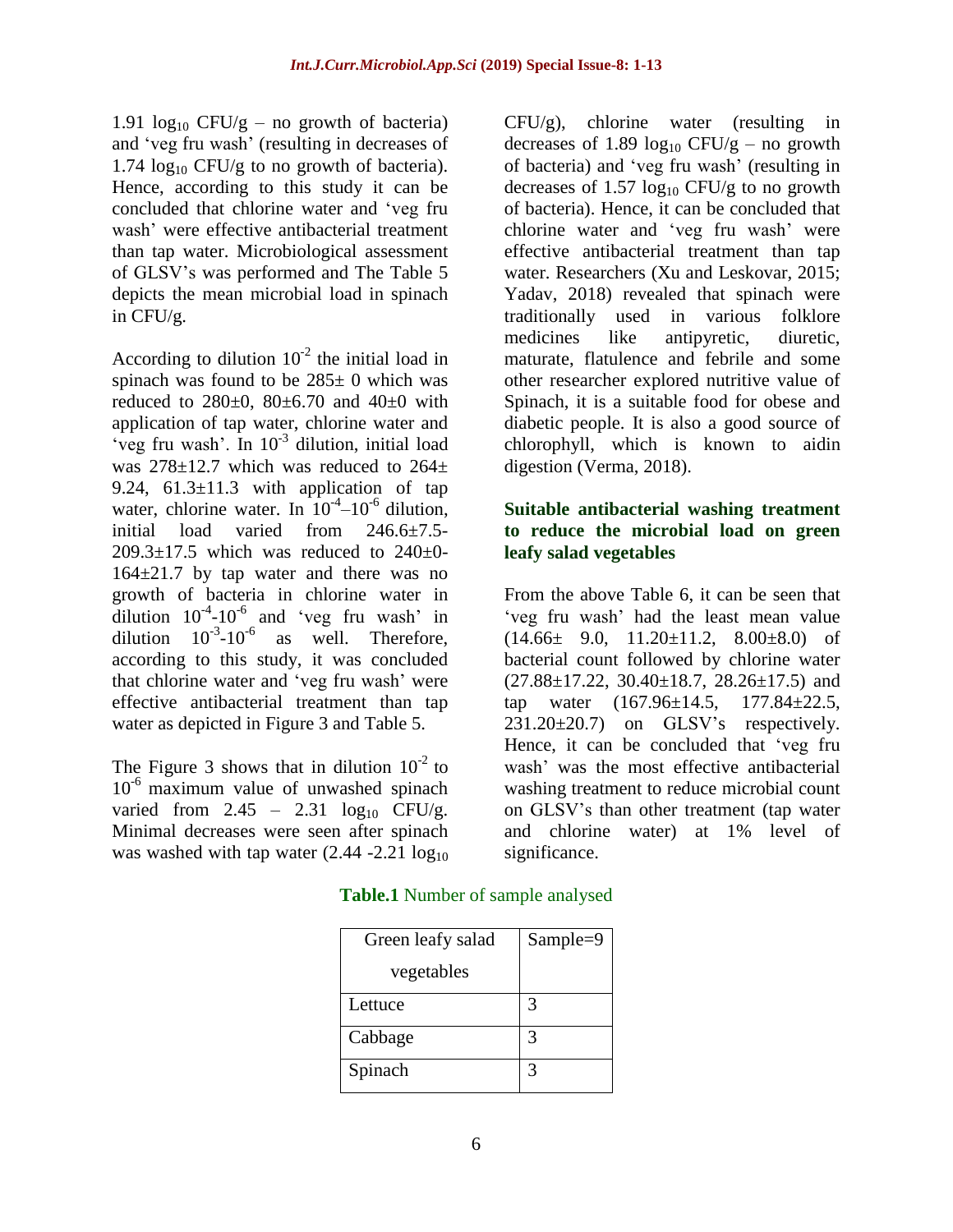#### *Int.J.Curr.Microbiol.App.Sci* **(2019) Special Issue-8: 1-13**

| Sample  | Unwashed | Washing treatment |          |         |
|---------|----------|-------------------|----------|---------|
|         | (as a    | Tap               | Chlorine | Veg fru |
|         | control) | water             | water    | wash    |
| Lettuce |          |                   |          |         |
| Cabbage |          |                   |          |         |
| Spinach |          |                   |          |         |

## **Table.2** Sample treated with treatment

### **Table.3** Mean microbial load in Lettuce in CFU/g

|                  | $MEAN \pm SE$    |                  |                 |                 |
|------------------|------------------|------------------|-----------------|-----------------|
| <b>Dilutions</b> | Unwashed         | Tap water        | Chlorine        | Veg fru         |
|                  |                  |                  | water           | wash            |
| $10^{-1}$        | <b>TNTC</b>      | <b>TNTC</b>      | $112.6 \pm 3.5$ | $62.6 \pm 2.01$ |
| $10^{-2}$        | $240 \pm 9.41$   | $214.6 \pm 12.2$ | $77.3 \pm 3.92$ | $41.3 \pm 1.08$ |
| $10^{-3}$        | $220 \pm 9.41$   | $186.6 \pm 12.2$ | $62.6 \pm 3.92$ | $32 \pm 0$      |
| $10^{-4}$        | $209.3 \pm 8.48$ | $160 \pm 9.41$   | $\ast$          | $\ast$          |
| $10^{-5}$        | $181.3 \pm 8.48$ | $142.6 \pm 9.6$  | $\ast$          | $\ast$          |
| $10^{-6}$        | $165.3 \pm 6.58$ | $136 \pm 8.6$    | $\ast$          | $\ast$          |

\* No growth

SE- Standard error, TNTC – Too numerous to count

# **Table.4** Mean microbial load in Cabbage in CFU/g

|                  | $MEAN \pm SE$     |                  |                |                 |
|------------------|-------------------|------------------|----------------|-----------------|
| <b>Dilutions</b> | Unwashed          | Tap water        | Chlorine water | Veg fru wash    |
| $10^{-1}$        | <b>TNTC</b>       | <b>TNTC</b>      | $120 \pm 3.1$  | $62.6 \pm 2.05$ |
| $10^{-2}$        | $272 \pm 12.01$   | $245.3 \pm 16.0$ | $84 \pm 5.3$   | $56 \pm 3.7$    |
| $10^{-3}$        | $249.3 \pm 14.16$ | $209.3 \pm 21.7$ | $68 \pm 0$     | $\ast$          |
| $10^{-4}$        | $233.3 \pm 12.27$ | $173.3 \pm 12.2$ | $\ast$         | $\ast$          |
| $10^{-5}$        | $178.6 \pm 33.14$ | $140 \pm 18.8$   | $\ast$         | $\ast$          |
| $10^{-6}$        | $165.3 \pm 34.92$ | $121.3 \pm 19.8$ | $\ast$         | $\ast$          |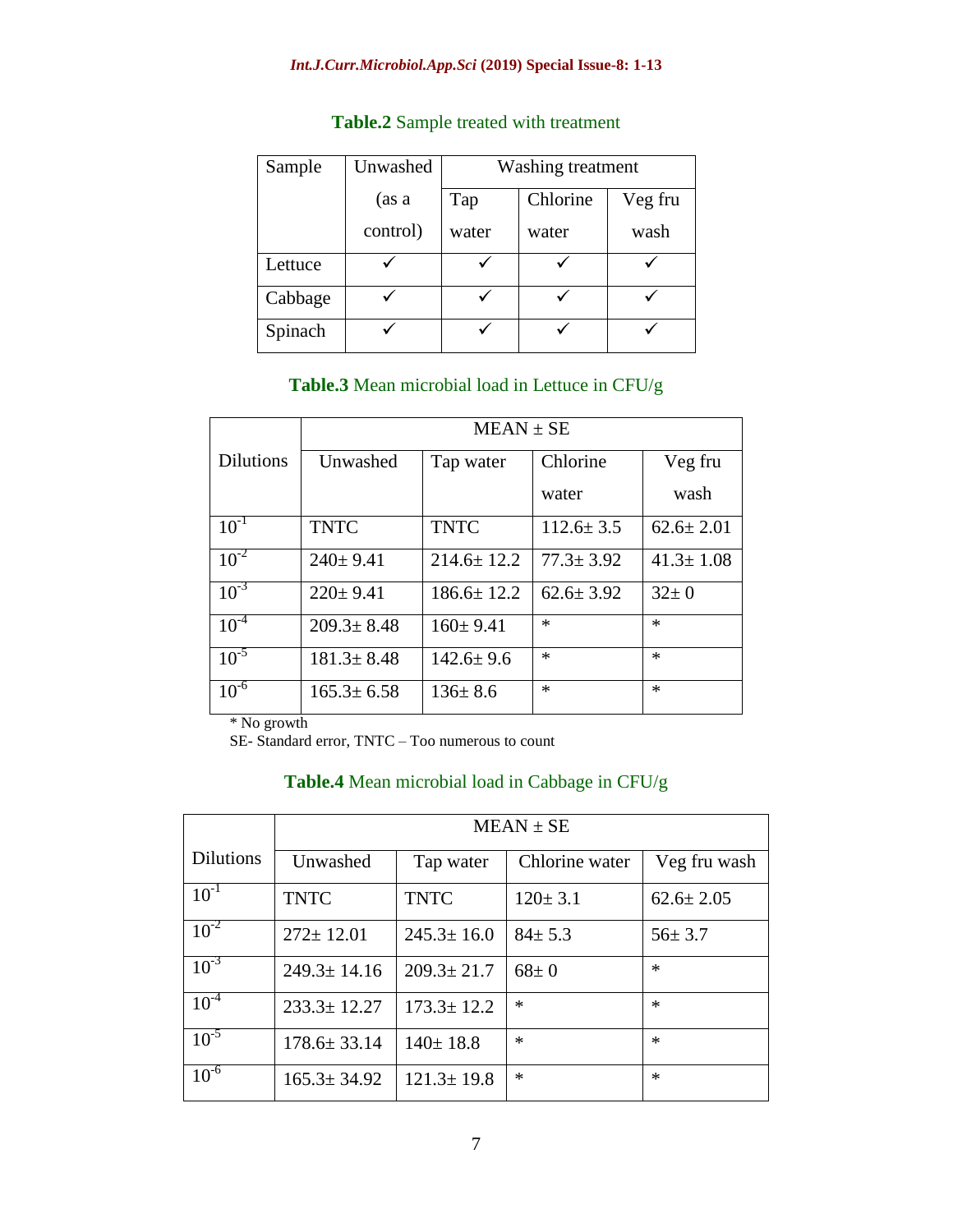|                  | $MEAN \pm SE$    |                |                 |                |
|------------------|------------------|----------------|-----------------|----------------|
| <b>Dilutions</b> | Unwashed         | Tap water      | Chlorine        | Veg fru        |
|                  |                  |                | water           | wash           |
| $10^{-1}$        | <b>TNTC</b>      | <b>TNTC</b>    | $114.6 \pm 4.2$ | $66.6 \pm 1.0$ |
| $10^{-2}$        | $285 \pm 0$      | $280 \pm 0$    | $80 \pm 6.70$   | $40 \pm 0$     |
| $10^{-3}$        | $278 \pm 12.7$   | $264 \pm 9.24$ | $61.3 \pm 11.3$ | $\ast$         |
| $10^{-4}$        | $246.6 \pm 7.5$  | $240 \pm 0$    | $\ast$          | $\ast$         |
| $10^{-5}$        | $232 \pm 19.6$   | $208 \pm 16.7$ | $\ast$          | $\ast$         |
| $10^{-6}$        | $209.3 \pm 17.5$ | $164 \pm 21.7$ | ∗               | $\ast$         |

# **Table.5** Mean microbial loads in Spinach

#### **Table.6** Statistical analysis between the various treatments

| <b>LETTUCE</b>    | <b>CABBAGE</b>    | <b>SPINACH</b>    |
|-------------------|-------------------|-------------------|
| Mean $\pm$ S.E    | Mean $\pm$ S.E    | Mean $\pm$ S.E    |
| $203.18 \pm 13.3$ | $219.70 \pm 20.5$ | $250.8 \pm 14.1$  |
| $167.96 \pm 14.5$ | $177.84 \pm 22.5$ | $231.20 \pm 20.7$ |
| $27.98 \pm 17.2$  | $30.40 \pm 18.7$  | $28.26 \pm 17.5$  |
| $14.66 \pm 9.0$   | $11.20 \pm 11.2$  | $8.00 \pm 8.0$    |
| $47.71*$          | $30.95*$          | 66.44*            |
|                   |                   |                   |

\* p ≤0.01

### Figure.1 Effect of antibacterial treatment on microbial load of lettuce sample in Log<sub>10</sub> CFU/g

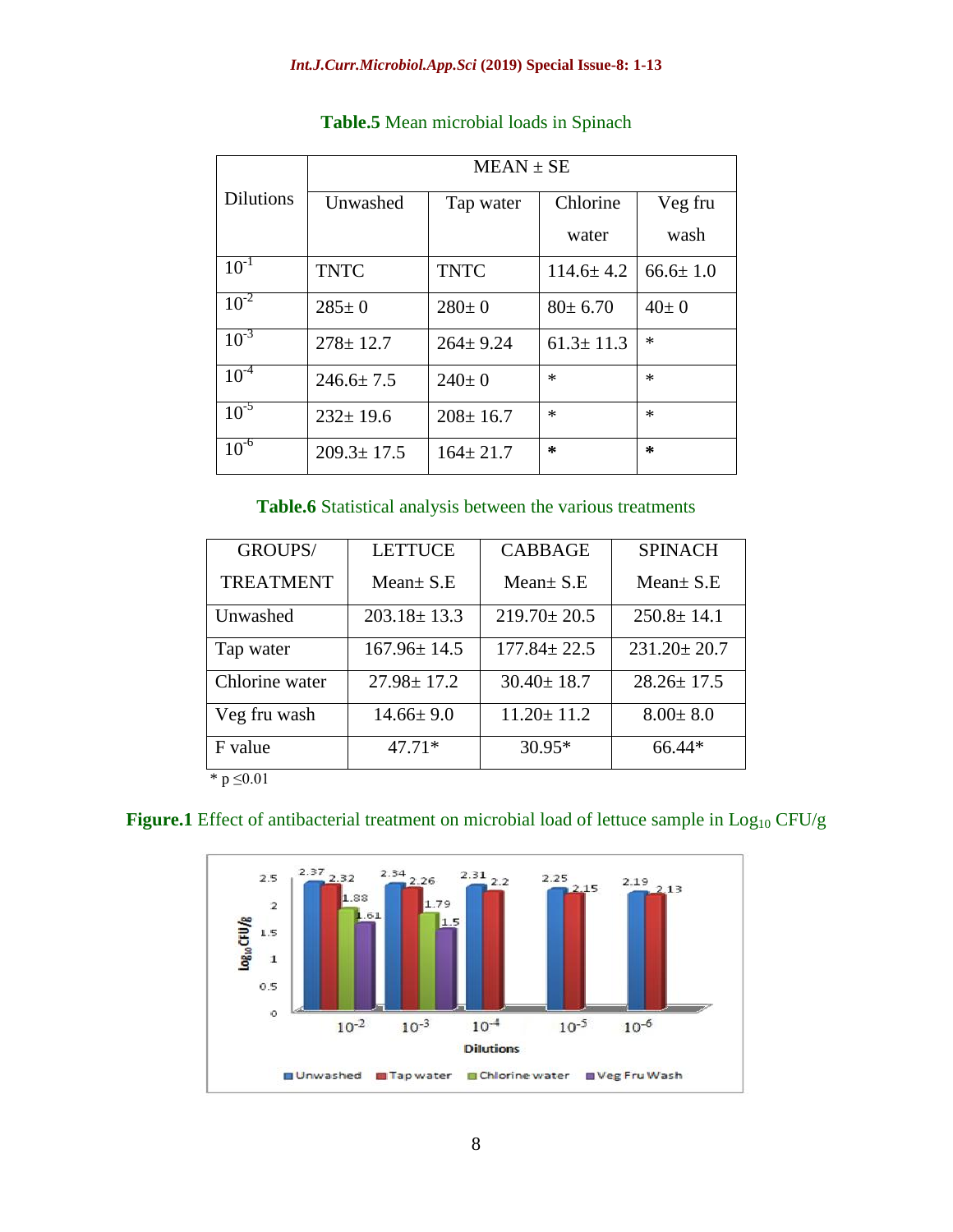

**Figure.2** Effect of antibacterial treatment on microbial load of cabbage in  $Log_{10} CFU/g$ 

**Figure.3** Effect of antibacterial treatment on microbial load of spinach in  $Log_{10} CFU/g$ 



Brackett, 1992 reported that washing with tap water cannot completely remove pathogenic bacteria on fresh produce like spinach because it is an important green leafy vegetable and medicinal and part of diet (Miri and Roughani, 2019). Gonzalez *et al.*, (2004) revealed that chlorine is widely used to sanitize GLSV's but its efficacy is affected by the organic loads present in the washing solution. Freshly cut GLSV's release large amount of organic matter that negatively impact the chlorine washing efficacy. Chlorine also rapidly loses activity on contact with organic matter or exposure to air, light or metals and people who use

chlorinated water as a disinfectant for prolonged period; it can cause irritation to the skin and respiratory tract (WHO/FAO 2003). Beuchat *et al.*, (1998), Zhang and Farber (1996) reported that the development of sanitizers are needed which are more efficacious than Chlorine or  $ClO<sub>2</sub>$  for suppressing foodborne pathogenic bacteria on GLSV's. On the other hand, 'FIT' was approximately as effective as 200 and 20000 ppm chlorine in reducing populations of *Salmonella* and *E. coli* O157:H7 on alfalfa seeds, but without the human health and environmental hazards associated with such a high level of chlorine. In a similar study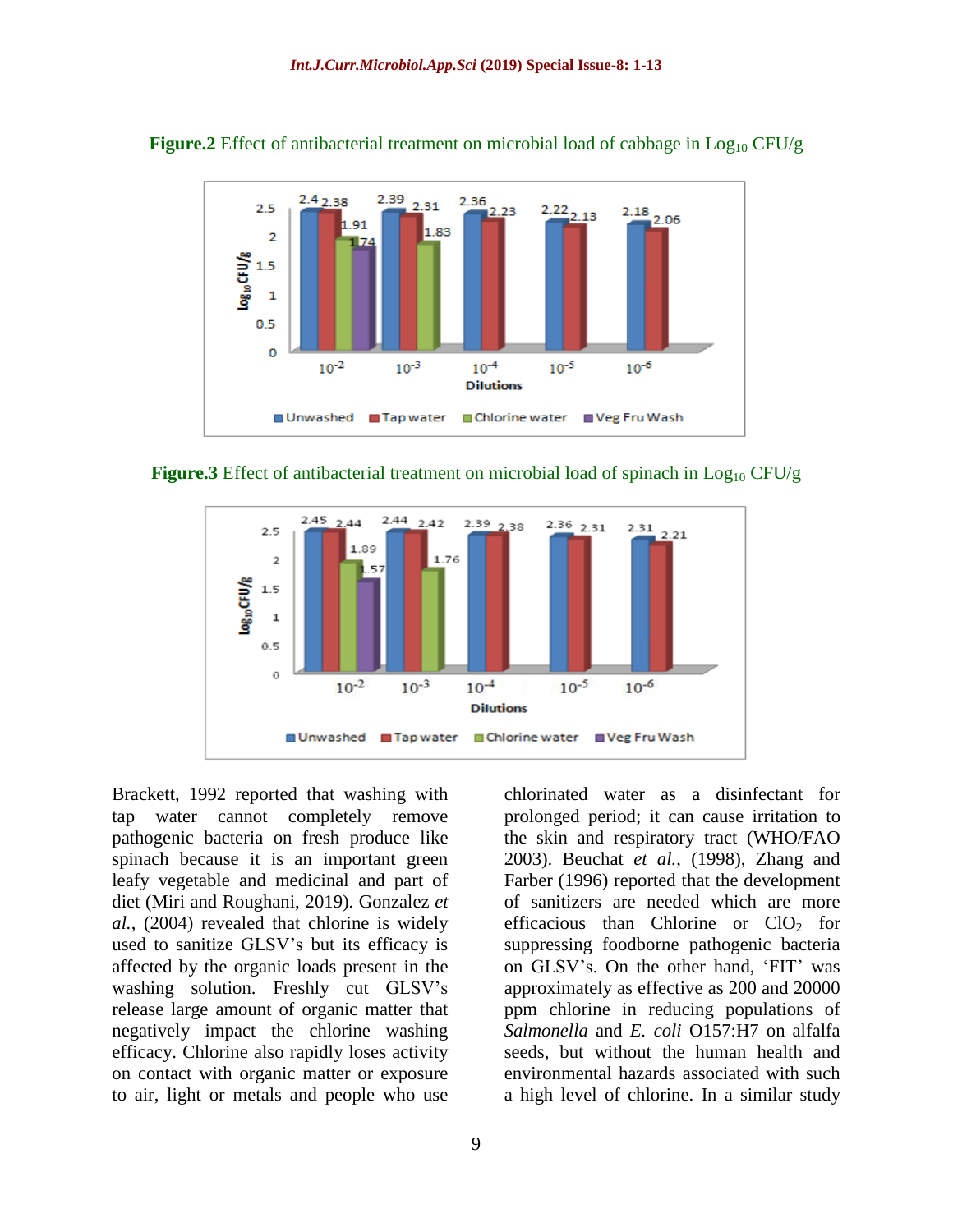done by Smith *et al.*, (2003) on "comparison of efficacy of a commercial produce wash with that of water for reducing the total bacterial population on lettuce'. The result indicate that 'victory' produce wash was effective than water in reducing indigenous flora on lettuce during food service preparation. Reductions obtained with 'victory' produce wash were significantly larger ( $p = 0.0006$ ) than those obtained with water. Pezzuto *et al*., (2016) also analyzed if commercial fruit and vegetable washes were effective at removing bacteria specially *Salmonella spp.* and *Listeria spp.* from the surface of raw vegetables and found that commercial washes were not significantly different from one-another, except water compared to 'FIT' wash and 'Veggie Wash'. The various routes of contamination are contaminated irrigation water, human handling, contaminated containers, animal waste fertilizers, wild and domestic animals, postharvest washing, improper cooking and /or improper holding temperature after cooking, improper storage, improper packaging and contamination from other foods in food preparation area (Sehgal, 2009). Hence, by the time the GLSV's arrives on shelf at the market, it could be covered by a number of microorganisms and cause food borne diseases (Sapers *et al*, 2001). To prevent food borne illness, it is necessary to control contamination. However, when the exclusion of contamination is not feasible, decontamination processes become necessary. Research efforts have focused primarily on assessing the effectiveness of sanitizers conventionally used in the food industry or in the home (Vijayakumar and Wolf-hall, 2002). Washing with tap water is the mostly common practice of consumers to reduce microbial contamination of GLSV's, though tap water has limited or no effect on killing microorganisms. Water containing 50 to 200 ppm of chlorine is widely used to

sanitize green leafy salad vegetables because of its low cost and efficacy against bacterial pathogens (Adam *et al.*, 1989). However chlorine efficacy is affected by the organic loads in the washing solution (Gozalez *et al.*, 2004). GLSV's releases large amount of organic matter that negatively impact the chlorine efficacy and convert active chlorine into inactive form. Therefore, alternative sanitizers are needed, which are more effective than chlorine or  $ClO<sub>2</sub>$  for suppressing food borne pathogenic bacteria in fresh cut GLSV's

In conclusion, fresh and fresh-cut leafy green vegetables are nutrient-rich foods with high levels of antioxidant, minerals, vitamins and photochemical. GLSV's are essential part of people diet all around the world and they are usually consumed raw and often without heat treatment or thorough washing. Hence they have been known to serve as vehicles for the transmission of pathogenic microorganism associated with human diseases. The result showed that in dilution  $10^{-2}$  to  $10^{-6}$  the highest microbial load was found in unwashed (control) lettuce ranged from  $(240 \pm 9.41 - 165.3 \pm 1)$ 6.58 CFU/g, 2.37- 2.19  $log_{10}$  CFU/g) with the application of tap water minimal reduction were seen  $(214.6 \pm 12.2 - 136 \pm 8.6)$ CFU/g,  $2.32 -2.13 \log_{10} CFU/g$ , chlorine water reduces (77.3± 3.92- 62.6± 3.92 CFU/g, 1.88- 1.79  $log_{10}$  CFU/g) and 'veg fru wash' reduces  $41.3 \pm 1.08 - 32 \pm 0$  CFU/g, 1.61- 1.5  $log_{10}$  CFU/ g and there was no growth of bacteria in chlorine water and 'veg fru wash' in dilution  $10^{-4}$ - $10^{-6}$ .

The study also found that 'Veg fru wash' was most effective antibacterial washing treatment to reduce microbial load on GLSV's at 1% level of significance than tap water and chlorine water. The current study concludes that use of commercial antibacterial washing treatment should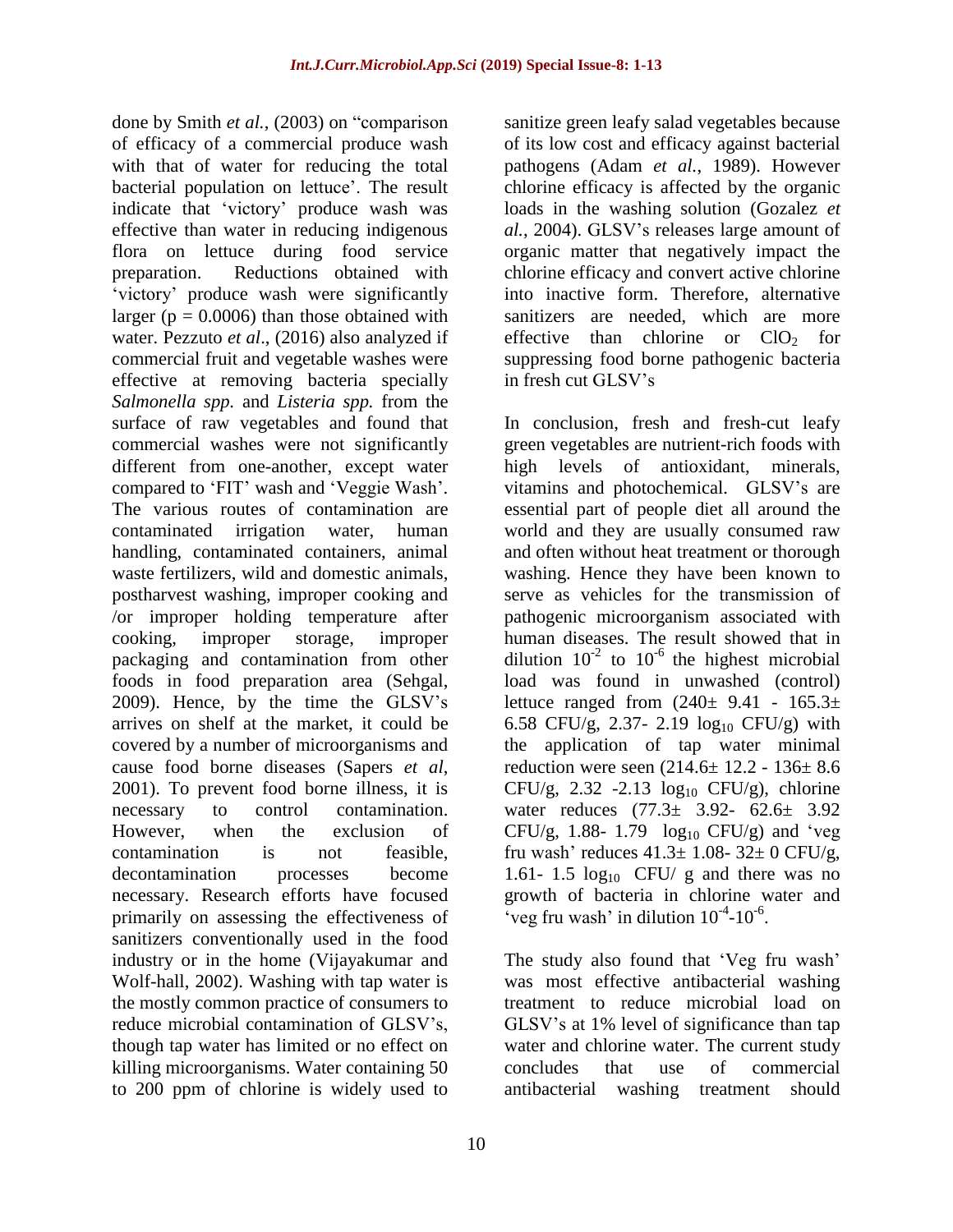become part of daily kitchen chores as even chlorine water is not acting as a full- proof method of reducing the bacterial count. Earlier studies have also reported that chlorine rapidly loses activity on contact with organic matter or exposure to air, light or metals and people who use chlorinated water as a disinfectant for prolonged period; it can cause irritation to the skin and respiratory tract. Commercial fruit and vegetable washes (veg fru wash, sunshine wash, armoaz vegetable wash etc.) are made from pure natural food grade edible ingredients and remove all harmful pesticides and disease causing parasites, bacteria from fresh fruits and vegetables without human health hazards. Hence, they are best suitable washing treatment to be used at household level. Government should plan effective measures to raise popularity and awareness to reduce microbial load from the surface of food and prevent food borne disease.

For future, this kind of research should be done with a larger sample size of salad vegetables and fruits in order to get more reliable and meaningful results. The future researchers could include other factors such as inoculation of pathogens in fruits and vegetables in order to determine the efficacy of washing treatment. Data survey/ Questionnaire was also being done to know the knowledge, attitude and practices of people regarding various commercial washing treatments available in the market and importance of food safety and hygiene. Government should also take initiative to educate customer regarding commercial fruit vegetable washes through advertisement in all media sources regarding efficacy of commercial vegetable and fruit washes. People should be advised to thoroughly wash their fruits and vegetables with effective antibacterial washing treatment because they were treated with pesticides

and loaded with microorganisms before being put on the shelf in a market.

### **Acknowledgement**

First author wan to thanks Dr. K. K. Singh and Mr. Amit Kumar Shukla for critically reviewing a manuscript.

# **References**

- Adams, M. R., Hartley, A. D., and Cox, L. J. 1989. Factors affecting the efficacy of washing procedures used in the production of prepared salads. Food Microbiology. 6: 69-77.
- Beuchat, L. R., Nail, B. V., Adler, B. B., and Clavero, M. R. S., 1998. Efficacy of spray application of chlorinated water in killing pathogenic bacteria on raw apples, tomatoes, and lettuce. Journal of Food Protection. 61: 1305–1311.
- Brackett, R. E., 1992. Shelf stability and safety of fresh produce as influenced by sanitation disinfection. Journal of Food Protection.55:808–814.
- Carter, D. A., D'Souza, F., Simkins, B. J., and Simpson W. G., 2010. The gender and ethnic diversity of US corporate governance: An international review boards and board committees and firm financial performance. 18(5): 396-414.
- FAO, 2009. How to feed a world in 2050.
- FAO/WHO, 2008. Microbiological Risk Assessment Series 14.
- Gonzalez, R. J., Luo, Y., Ruiz-Cruz, S., and Mc Evoy, J. L., 2004. Efficacy of sanitizers to inactivate *Escherichia coli* O157:H7 on fresh-cut carrot shreds under simulated process water conditions. Journal of Food Protection. 67: 2375–2380.
- Gupta, S., and Prakash, J., 2008. Studies on Indian green leafy vegetables for their antioxidant activity. Plant Food for Human Nutrition. 64(1): 39-45.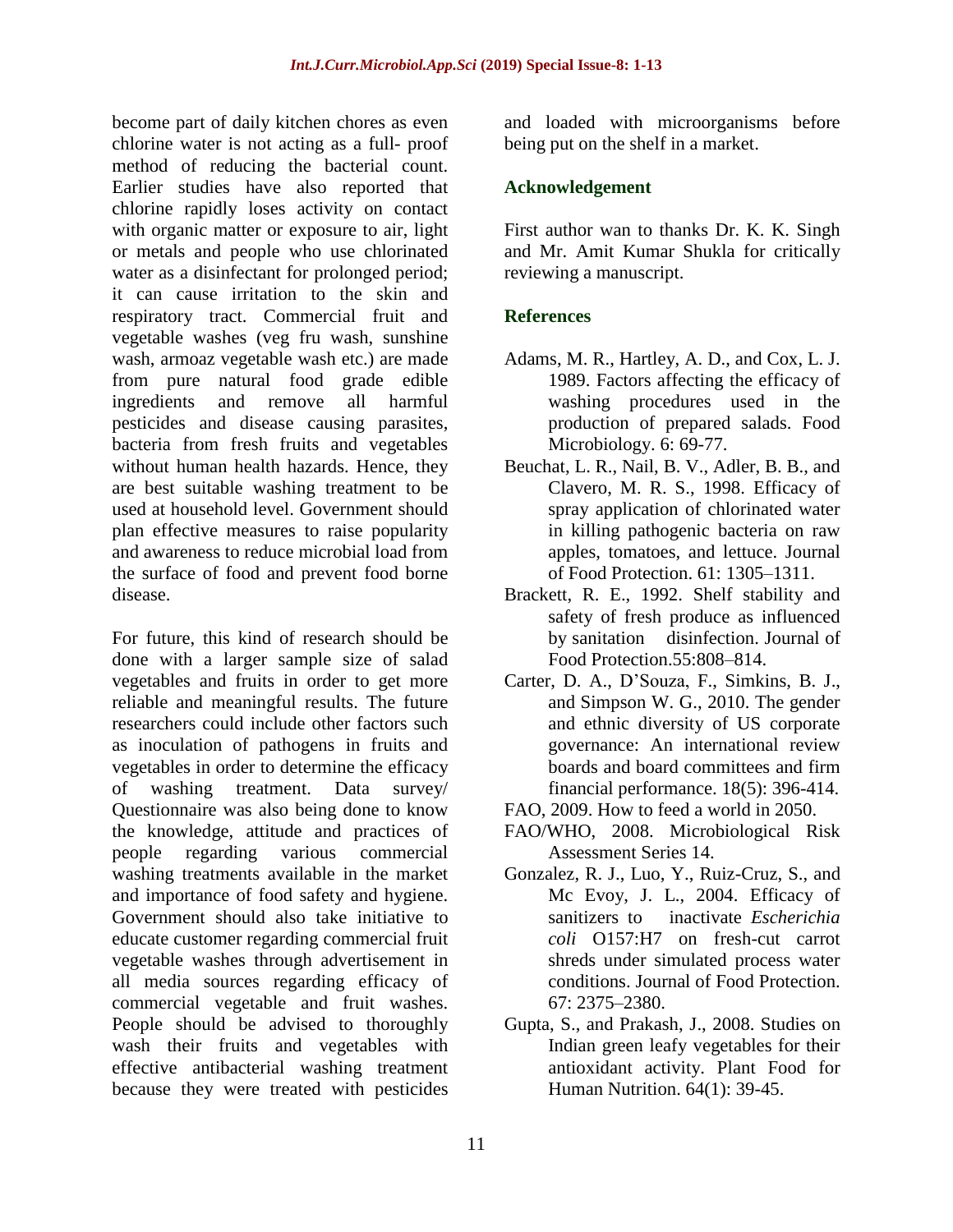- [Hung,](https://www.ncbi.nlm.nih.gov/pubmed/?term=Hung%20HC%5BAuthor%5D&cauthor=true&cauthor_uid=15523086) H. C., [Joshipura,](https://www.ncbi.nlm.nih.gov/pubmed/?term=Joshipura%20KJ%5BAuthor%5D&cauthor=true&cauthor_uid=15523086) K. J., [Jiang,](https://www.ncbi.nlm.nih.gov/pubmed/?term=Jiang%20R%5BAuthor%5D&cauthor=true&cauthor_uid=15523086) R., [Hu,](https://www.ncbi.nlm.nih.gov/pubmed/?term=Hu%20FB%5BAuthor%5D&cauthor=true&cauthor_uid=15523086) F. [B.](https://www.ncbi.nlm.nih.gov/pubmed/?term=Hu%20FB%5BAuthor%5D&cauthor=true&cauthor_uid=15523086), [Hunter,](https://www.ncbi.nlm.nih.gov/pubmed/?term=Hunter%20D%5BAuthor%5D&cauthor=true&cauthor_uid=15523086) D., [Smith-Warner,](https://www.ncbi.nlm.nih.gov/pubmed/?term=Smith-Warner%20SA%5BAuthor%5D&cauthor=true&cauthor_uid=15523086) S. [A.](https://www.ncbi.nlm.nih.gov/pubmed/?term=Smith-Warner%20SA%5BAuthor%5D&cauthor=true&cauthor_uid=15523086), [Colditz,](https://www.ncbi.nlm.nih.gov/pubmed/?term=Colditz%20GA%5BAuthor%5D&cauthor=true&cauthor_uid=15523086) G. A., [Rosner,](https://www.ncbi.nlm.nih.gov/pubmed/?term=Rosner%20B%5BAuthor%5D&cauthor=true&cauthor_uid=15523086) B., [Spiegelman,](https://www.ncbi.nlm.nih.gov/pubmed/?term=Spiegelman%20D%5BAuthor%5D&cauthor=true&cauthor_uid=15523086) D., and [Willett,](https://www.ncbi.nlm.nih.gov/pubmed/?term=Willett%20WC%5BAuthor%5D&cauthor=true&cauthor_uid=15523086) W. C., 2004. Fruit and vegetable intake and risk of major chronic disease. [Journal](https://www.ncbi.nlm.nih.gov/pubmed/15523086) of National Cancer [Institute.](https://www.ncbi.nlm.nih.gov/pubmed/15523086) 96(21):1577-84.
- Ibrahim, M. N. M., Tamminga, S., Zemmelink, G., 1995. Degradation of tropical roughages and concentrate feeds in the rumen. Animal Feed Science and Technology. 54 (1/4): 81- 92.
- Lynch, I., Sara, L., Vyvyan, C. H., Stepnik, M., Rydzynski, K., Hanrahan, J., Wim de Jong., 2009. Nanointeract: A rational approach to the interaction between nanoscale materials and living matter. Journal of Physics: Conference Series. 170: [1742-6596.](http://iopscience.iop.org/1742-6596/170/1/012040/cites)
- Microbiology, A Laboratory Manual, VII Edition by Cappuccino & Sherman. [Pezzuto,](https://www.ncbi.nlm.nih.gov/pubmed/?term=Pezzuto%20A%5BAuthor%5D&cauthor=true&cauthor_uid=27812356) A., [Belluco,](https://www.ncbi.nlm.nih.gov/pubmed/?term=Belluco%20S%5BAuthor%5D&cauthor=true&cauthor_uid=27812356) S., [Losasso,](https://www.ncbi.nlm.nih.gov/pubmed/?term=Losasso%20C%5BAuthor%5D&cauthor=true&cauthor_uid=27812356) C.[,](https://www.ncbi.nlm.nih.gov/pubmed/?term=Patuzzi%20I%5BAuthor%5D&cauthor=true&cauthor_uid=27812356) [Patuzzi,](https://www.ncbi.nlm.nih.gov/pubmed/?term=Patuzzi%20I%5BAuthor%5D&cauthor=true&cauthor_uid=27812356) I., [Bordin,](https://www.ncbi.nlm.nih.gov/pubmed/?term=Bordin%20P%5BAuthor%5D&cauthor=true&cauthor_uid=27812356) P., [Piovesana,](https://www.ncbi.nlm.nih.gov/pubmed/?term=Piovesana%20A%5BAuthor%5D&cauthor=true&cauthor_uid=27812356) A., [Comin,](https://www.ncbi.nlm.nih.gov/pubmed/?term=Comin%20D%5BAuthor%5D&cauthor=true&cauthor_uid=27812356) D., [Mioni,](https://www.ncbi.nlm.nih.gov/pubmed/?term=Mioni%20R%5BAuthor%5D&cauthor=true&cauthor_uid=27812356) R., and [Ricci](https://www.ncbi.nlm.nih.gov/pubmed/?term=Ricci%20A%5BAuthor%5D&cauthor=true&cauthor_uid=27812356) A., 2016. Effectiveness of washing procedures in reducing *Salmonella enterica* and *Listeria monocytogenes* on a raw leafy green vegetable (*Eruca vesicaria*). Frontier in [Microbiolo](https://www.ncbi.nlm.nih.gov/pmc/articles/PMC5071777/)gy. 7:1663.
- Miri, S. M., and Roughani A., 2019. The 2nd International Conference on medicinal plants, organic farming, natural and pharmaceutical ingredients. Spinach: An important green leafy vegetable and medicinal herb.
- Rao, K.N.V., Tabassum, B., Babu, S.R., Yaja, A., and Banji, D., 2015. Preliminary phytochemical screening of *Spinacia oleracea* L. World Journal of Pharmacy and Pharmaceutical Sciences. 4, 532-551.
- [Saper,](https://www.ncbi.nlm.nih.gov/pubmed/?term=Saper%20CB%5BAuthor%5D&cauthor=true&cauthor_uid=11718878) C. B., and [Chou,](https://www.ncbi.nlm.nih.gov/pubmed/?term=Chou%20TC%5BAuthor%5D&cauthor=true&cauthor_uid=11718878) T. C., 2001. The sleep switch: hypothalamic control of sleep and wakefulness. [Trends](https://www.ncbi.nlm.nih.gov/pubmed/11718878) [Neuroscience.](https://www.ncbi.nlm.nih.gov/pubmed/11718878) 24(12):726-31.
- [Sehgal,](https://onlinelibrary.wiley.com/action/doSearch?ContribAuthorStored=Sehgal%2C+Virendra+N) V. N., 2009. Plexiform neurofibromas in neurofibromatosis type. [11365-4632.](https://doi.org/10.1111/j.1365-4632.2008.04041.x)
- [Sharma,](https://www.yeastgenome.org/author/Sharma_M) M., [Manoharlal,](https://www.yeastgenome.org/author/Manoharlal_R) R., [Shukla,](https://www.yeastgenome.org/author/Shukla_S) S., [Puri,](https://www.yeastgenome.org/author/Puri_N) N., [Prasad,](https://www.yeastgenome.org/author/Prasad_T) T., [Ambudkar,](https://www.yeastgenome.org/author/Ambudkar_SV) S. V., and [Prasad,](https://www.yeastgenome.org/author/Prasad_R) R., 2009. Curcumin modulates efflux mediated by yeast ABC multidrug transporters and is synergistic with antifungals. Antimicrobial Agents Chemotherapy*.* 53(8): 3256-65.
- [Smith,](https://www.ncbi.nlm.nih.gov/pubmed/?term=Smith%20S%5BAuthor%5D&cauthor=true&cauthor_uid=14672238) S., [Dunbar,](https://www.ncbi.nlm.nih.gov/pubmed/?term=Dunbar%20M%5BAuthor%5D&cauthor=true&cauthor_uid=14672238) M., [Tucker,](https://www.ncbi.nlm.nih.gov/pubmed/?term=Tucker%20D%5BAuthor%5D&cauthor=true&cauthor_uid=14672238) D., and [Schaffner,](https://www.ncbi.nlm.nih.gov/pubmed/?term=Schaffner%20DW%5BAuthor%5D&cauthor=true&cauthor_uid=14672238) D. W., 2003. Efficacy of a commercial produce wash on bacterial contamination of lettuce in a food service setting. Journal of Food Protection. 66(12): 2359-61.
- Taormina, R. J., 2009. Organizational Socialization: The missing link between employee needs and organizational culture. Journal of Managerial Psychology. 24:650-676.

Times of India, News Reports. 2002.

- Verma, S., 2018. A study on medicinal herb *Spinacia oleraceae* Linn: Amaranthaceae. Journal of Drug Delivery and Therapeutics. 8(4), 59- 61.
- [Vijayakumar,](https://www.researchgate.net/scientific-contributions/10179968_Chitra_Vijayakumar) C., and Wolf-Hall, C. [E.,](https://www.researchgate.net/scientific-contributions/9495417_Charlene_E_Wolf-Hall) 2002. [Evaluation](https://www.researchgate.net/journal/0362-028X_Journal_of_food_protection) of household [sanitizers](https://www.researchgate.net/journal/0362-028X_Journal_of_food_protection) for reducing levels of *[Escherichia](https://www.researchgate.net/journal/0362-028X_Journal_of_food_protection) coli* on Iceberg Lettuce. Journal of Food [Protection](https://www.researchgate.net/journal/0362-028X_Journal_of_food_protection)**.** 65(10): 1646-50.
- WHO/FAO, 2003. Report on Diet, nutrition and the prevention of chronic diseases. Expert Consultation World Health Organization. WHO Technical Report Series 916.
- Xu, C., and Leskovar, D.I., 2015. Effects of *A. nodosum* seaweed extracts on spinach growth, physiology and